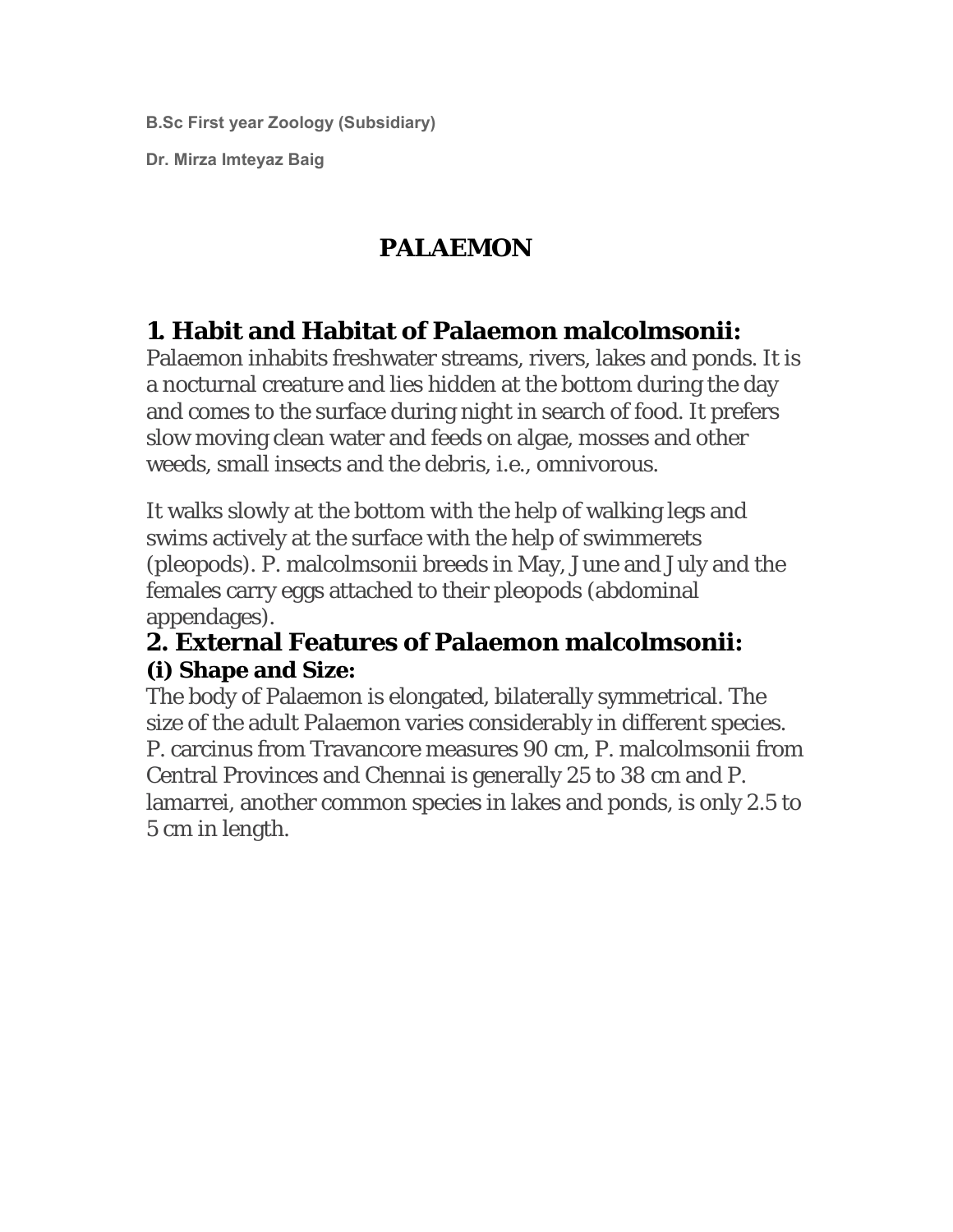

# **(ii) Colouration:**

The young specimens are transparent, pale yellow or perfectly white in appearance, but the older specimens are differently tinted according to the species. The colour is generally pale blue or greenish with brown or orange-red patches and bands of different patterns. The preserved specimens assume deep orange-red colour on a white or yellow background.

# **(iii) Division of Body:**

The body of adult Palaemon malcolmsonii is consisting of nineteen appendage bearing segments having two distinct regions an anterior rigid cephalothorax and a posterior movable abdomen.

## **(i) Cephalothorax:**

The cephalothorax is somewhat cylindrical in shape and is unjointed; no external segmentation is marked. It is formed by the union of head comprising five appendage- bearing segments and the thorax comprising eight segments.

# **(ii) Abdomen:**

The abdomen, rounded dorsally but compressed laterally, is jointed, i.e., external segmentation is clearly marked and composed of six movable segments having a terminal conical piece, telson. The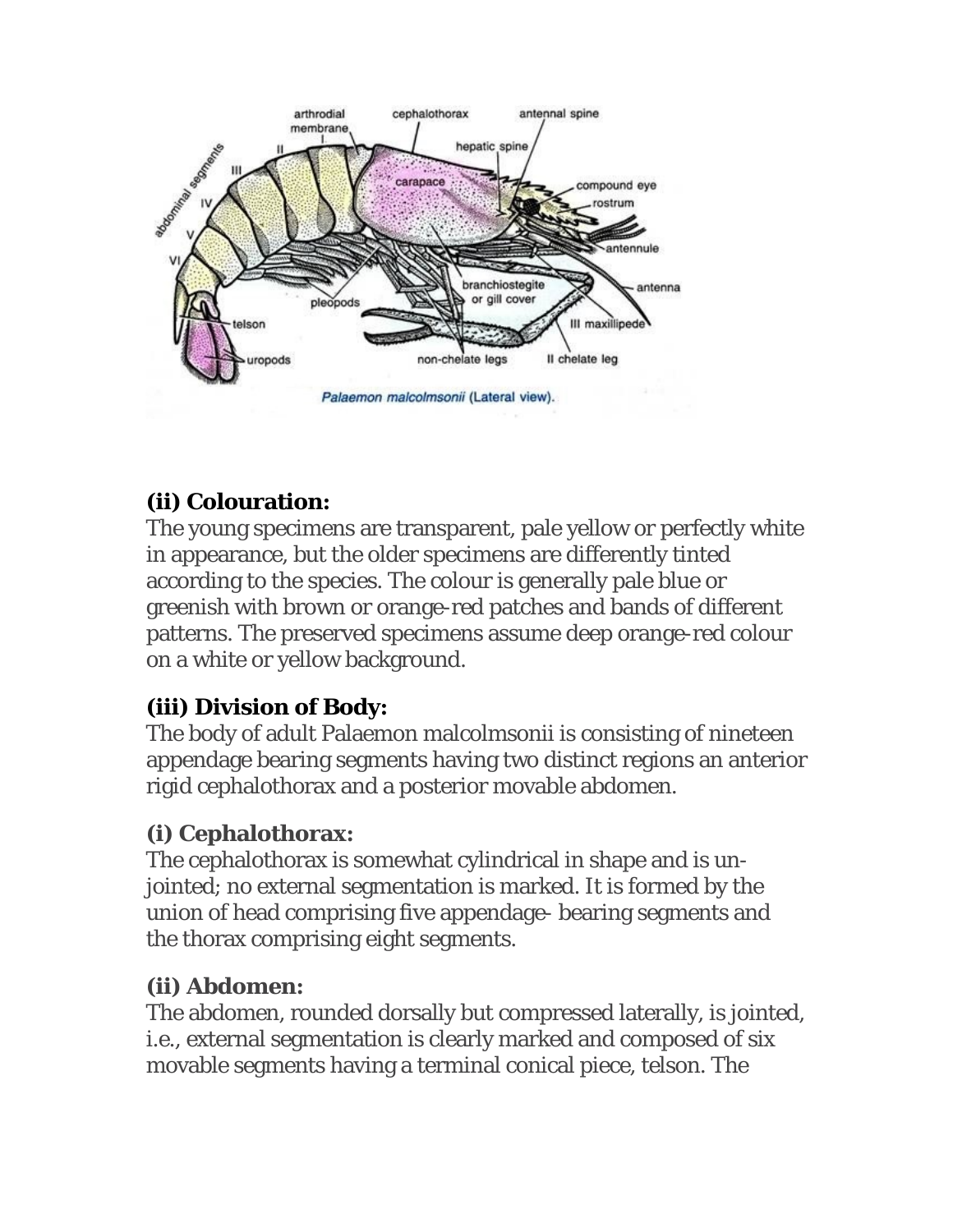abdomen is often turned downwards. Each segment of the abdomen carries a pair of jointed appendages called pleopods or swimmerets.

### **(iv) Exoskeleton:**

The entire body and the appendages are covered by a hard and chitinous cuticle which forms exoskeleton.

The exoskeleton is hardened by deposit of salts of lime and is coloured with various pigments. The hard pieces of exoskeleton are called sclerites which are joined by softer cuticle forming arthrodial membrane. The cephalothorax consists of a head and thorax, the head is covered with a dorsal plate and thorax with a carapace.

The dorsal plate and carapace are completely fused to form a continuous dorsal shield. The dorsal shield is produced in front into a rostrum which is laterally compressed and is serrated. At the base of rostrum, on either side is an orbital notch which accommodates the stalk of compound eye.

The dorsal plate has two short spines on each side, they are an antennal and a hepatic spine. The carapace hangs down on the sides of the thorax as a branchiostegite or lateral plate which encloses the gill chamber. On the ventral side of head and thorax are chitinous sclerites called sterna. The cephalothorax is joined to the abdomen by a calcified hardened arthrodial membrane.

The dorsal shield covers the head and thorax dorsally and laterally. On the ventral side are sterna, they are an anterior most ophthalmic sternum, behind it an antennular sternum, followed by an antennal sternum or epistome to which a medium labrum is attached.

The third and fourth segments have no sterna. The sterna of segments 5 to 13 have fused to form a floor. On the sides of segments 5 to 13 are 9 pairs of chitinous sclerites called epimera, one epimeron on each side of a segment.

In the abdomen each segment has a dorsal tergum or tergite which is broad and curved, a narrow ventral sternum or sternite, on each side is a pleuron formed from the tergum. On each side in the